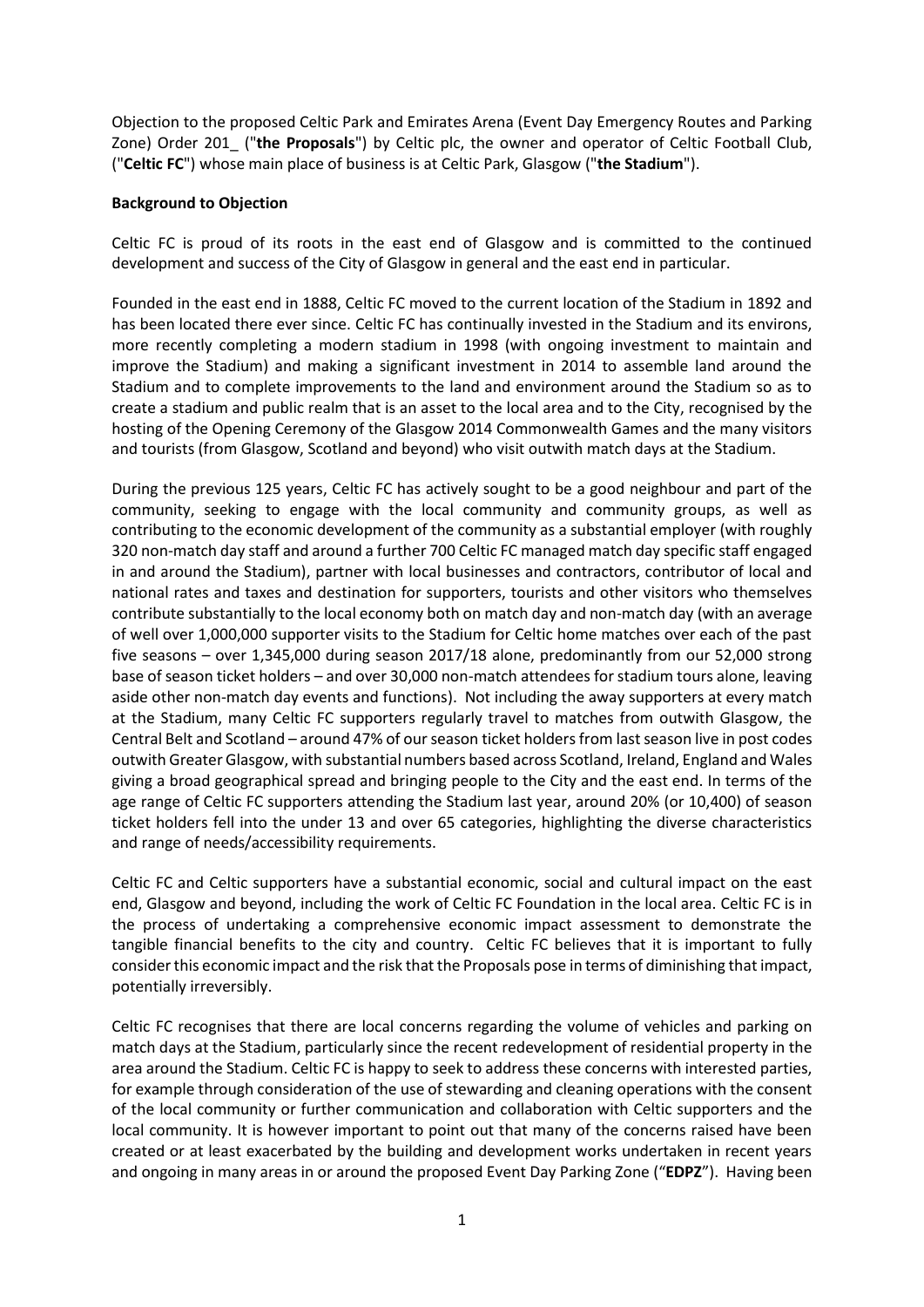present in the same location for over 125 years, it seems unreasonable and disproportionate to proceed with the EDPZ to the detriment of Celtic FC and its supporters, without first evaluating, considering and mitigating any such negative impact.

 Celtic FC consulted widely with its supporters regarding the Proposals and public transport links generally at the Stadium. Celtic FC's Supporter Liaison Officer amongst others met and spoke with many individuals and groups, reviewed social media discussions and the topics were discussed at several meetings of the Celtic FC Fans Forum.

Key themes of the responses from Celtic FC supporters may be summarised as follows:

# *Public Transport*

Bus:

- The nearest bus routes to the Stadium are the 61, 62, 64, 225 and 240 although the closest, relevant bus stop to the Stadium is around 0.7 miles (roughly 15 minute walk);
- Average journey time is around 30 minutes from Glasgow City Centre, although this is longer on match days;
- Capacity on match days is not increased, meaning that the services run at full capacity on match days;
- Following matches, many buses passing the Stadium are either at full capacity or do not stop near the Stadium; and
- Even where buses are available to access the Stadium before the match, buses were often not available after the match, particularly for evening matches at the Stadium.

Train:

- The nearest train stations to the Stadium are on two lines from Glasgow City Centre: Dalmarnock (around 0.7 miles, roughly 15 minute walk) and Bridgeton (around 0.8 miles, roughly 17 minute walk); and Duke Street (around 0.9 miles, roughly 19 minute walk) and Bellgrove (around 1.2 miles, roughly 24 minute walk);
- The services run at either full or near to full capacity on match days, meaning that, although there are 4 stations, the capacity is limited by the carriages available on the two lines (by way of example, Scotrail confirmed to a supporter that the capacity of Dalmarnock Station is only around 900 people per hour);
- The queuing system in place at stations can limit ability to access trains where there may be capacity; and
- Even where trains were available to access the Stadium before the match, trains were often not available after the match, particularly for evening matches at the Stadium.

 In summary, the responses to the consultation suggested that the existing public transport services had no further capacity to accept any further supporters on match days.

 bus operators have stated at this stage that no real improvement can be made to existing services and that Scotrail have confirmed that they already provide the maximum number of carriages for each It is noted that Glasgow City Council has confirmed to Celtic FC in a letter dated 11 October 2017 that game.

## *The Proposals*

 **Health and mobility issues**: Given the capacity of the Stadium and number of season ticket holders (especially the roughly 10% of over 65's season ticket holders), there is a considerable number of supporters who regularly attend with health and mobility issues, which prevent them from walking any great distance. The reasons for these mobility issues vary and many such supporters indicated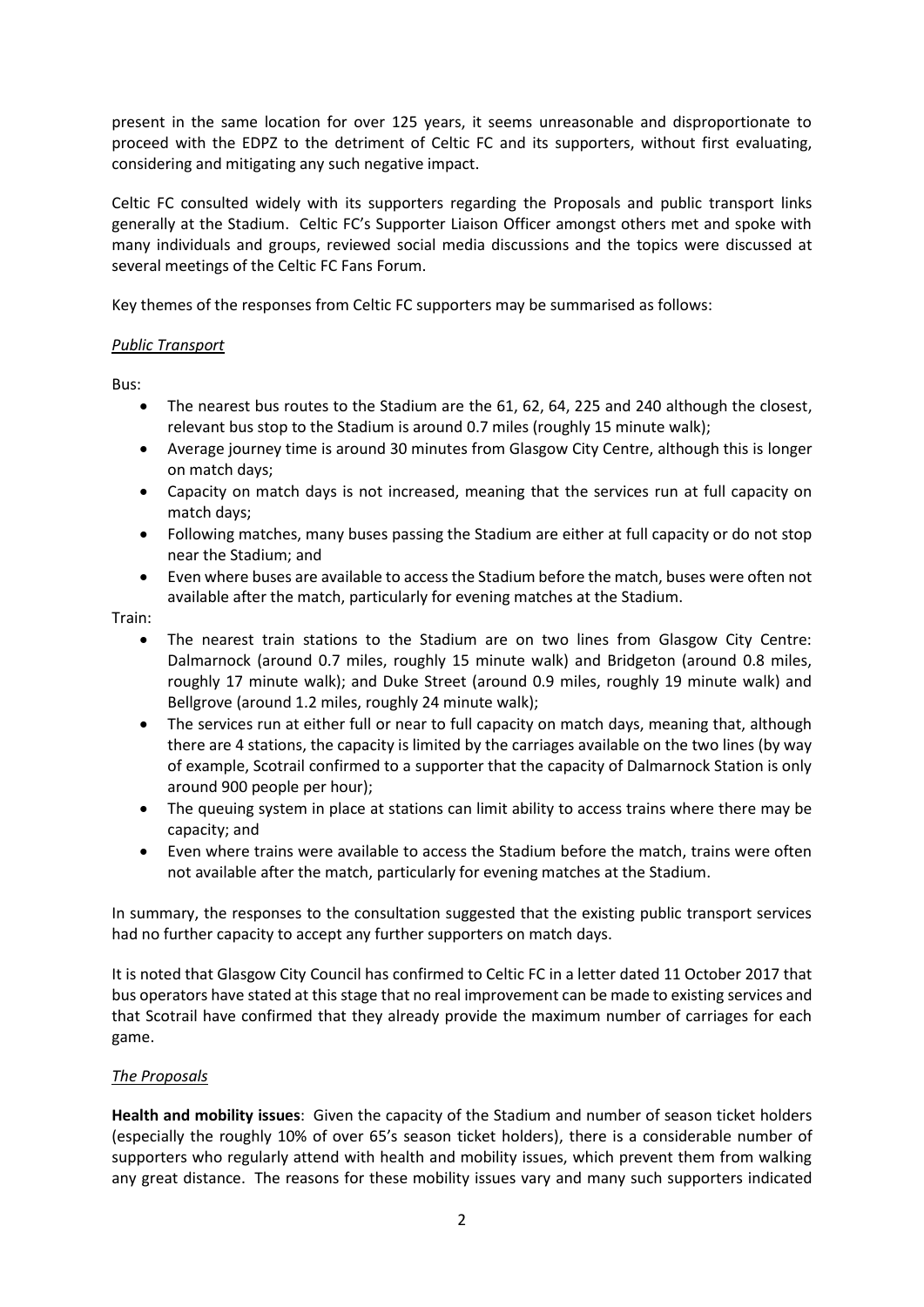that they are not registered as disabled and do not possess a disabled parking permit. Similarly, supporters with children also indicated that a lengthy walk would present challenges for them (as a means that in many cases such supporters travel to the Stadium by car and park as close to the Stadium as possible to minimise the distance they have to walk. Many supporters indicated that the need to walk to and from existing public transport links would mean that they would not be able to attend matches. starting point, many of the 10% of under 13's season ticket holders may fall within this category). This

 the Stadium, this would impact on supporters with mobility issues and supporters with younger children, who have indicated that they would not be able to walk that distance to utilise the service. Further, the fact that the services are running at or beyond capacity (particularly after the **Travel by Bus**: Given that the closest, relevant bus stop is around 0.7 miles or a 15 minute walk from match) means that additional demand would not be absorbed by the bus service and capacity.

 **Travel by Train**: Given that the closest train station is around 0.7 miles or a 15 minute walk from the Stadium, this would again impact on supporters with mobility issues and supporters with younger children, who have indicated that they would not be able to walk that distance to utilise the service. Further, the fact that the services are currently running at or beyond capacity (particularly after the match) means that additional demand could not be absorbed by the train service without an increase in the service and capacity.

 **Drop off and pick up near the Stadium by vehicles (including taxis, private cars or shuttle buses)**: Many supporters (including those with health and mobility issues) who do not travel by car to park near the Stadium or use public transport utilise other vehicles to take them from their home or other locations such as the city centre to and from matches, dropping off near the Stadium, including London Road, the Clyde Gateway, Springfield Road, Janefield Street, Dalriada Street and Dunn Street. If it was not possible for such vehicles to stop to unload and load supporters near the Stadium, this would prevent such supporters from attending the Stadium for matches.

 **Midweek Matches**: Celtic FC hosts a number of matches in midweek at 7.45pm or later, including matches in European competitions which are very often full to capacity. These matches are often played in the autumn and winter months meaning that supporters are arriving and leaving in the dark, well after 10pm in many instances. In these cases, public transport services are often not an option the often far travelled away fans, Celtic FC draws support from all across the country and beyond. In many cases, fans who live in outlying or rural areas or indeed other cities such as Edinburgh, Perth, Dundee or Aberdeen are likely to require a connection to an onward train or bus. Supporters have raised concerns that, following midweek matches, even if they are able to utilise public transport to leave the Stadium, onward connecting services would have terminated by the time they would be able for supporters, particularly those who do not reside near Glasgow. As noted above and leaving aside to get to their connecting station thus rendering it impossible to get home after the match relying on public transport.

 **Loss of amenity for Celtic FC supporters**: The Stadium has for many years and generations been a gathering point for friends and family to meet, socialise and enjoy the football. Many supporters who would have difficulty attending the Stadium if the Proposals were implemented without first identifying and implementing alternatives, in particular older supporters, have expressed concern that they will be prevented from enjoying this amenity due to their inability to manage the distance between parking spaces outwith the EDPZ, public transport stops/stations and/or drop off locations implemented will mean that some Celtic FC supporters will no longer be able to come to matches at the Stadium, including supporters who have been attending matches for over 30 years and in some for the Stadium. Without first providing viable alternatives the proposed parking restrictions if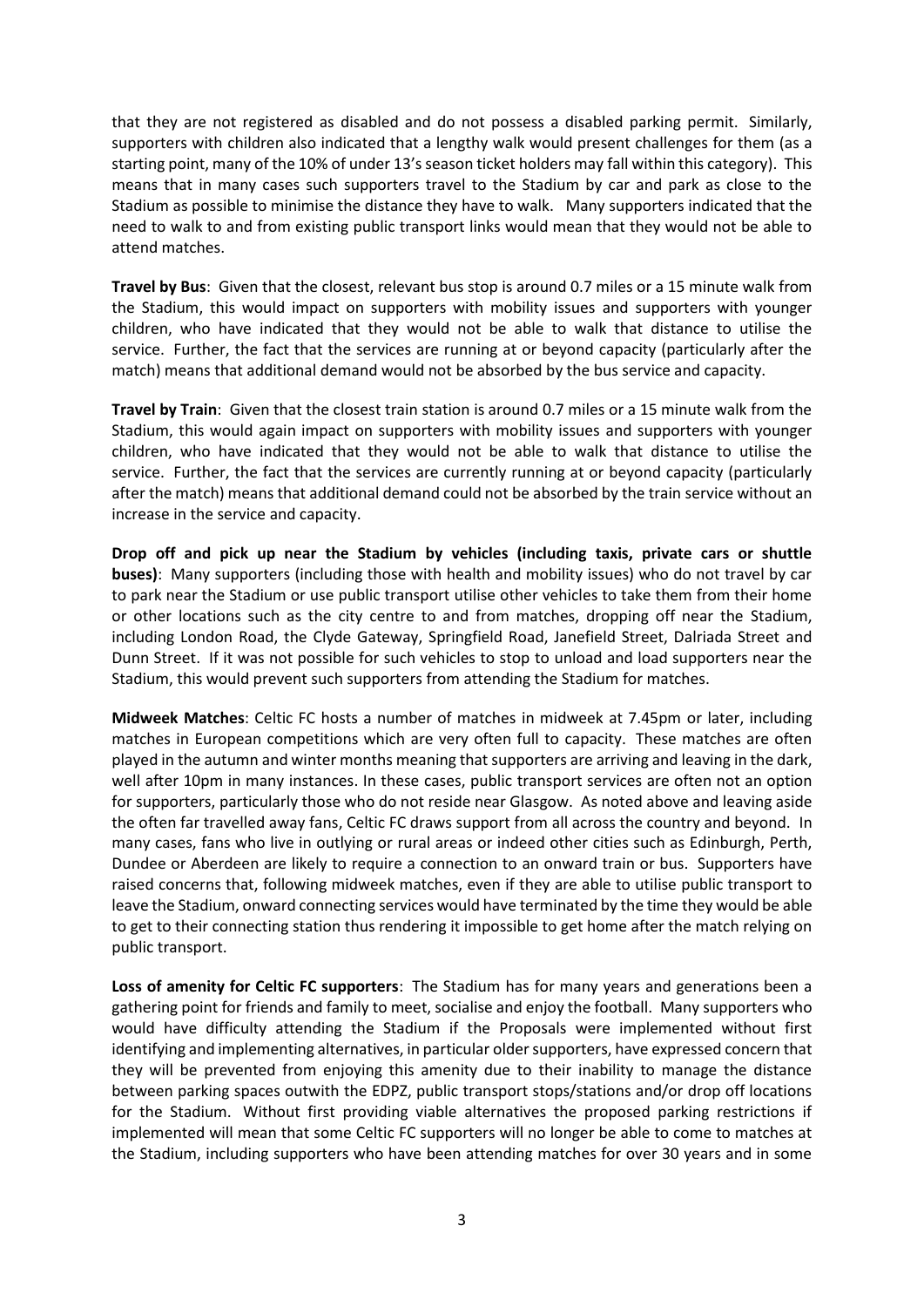cases over 70 years, contributing to the economy and the City during that time. These supporters will be severely disadvantaged by the Proposals if they are implemented.

#### **Objection to the Proposals**

Having carefully reviewed the Proposals and having consulted widely with Celtic supporters, Celtic FC strongly objects to the Proposals on the grounds set out below.

 Celtic FC considers that for Glasgow City Council to introduce and implement the Proposals before addressing the key underlying issue - that of a lack of alternative effective methods of transport to and from the Stadium before and after matches - is premature. That is particularly so, given that the Stadium has been in the same location for over 125 years and that recent developments have exacerbated any issues. Seeking to dissuade travel by private car with a measure which does not propose or enable alternative means of travel seems unfair and unreasonable to Celtic FC and Celtic supporters and does not address the underlying issue of poor public transport links. In the absence of effective public transport links with capacity that reflects the varying timing of matches at the Stadium (in particular those in the evening), the effect of the Proposals is to dissuade travel to the Stadium at all (and therefore attendance at matches), rather than to dissuade travel by private car.

 respectfully suggested that the higher regularity of use of the Stadium, the higher capacity (in particular when there are events at both the Stadium and the Emirates Arena) and the divergence in Although it is noted that there are similar schemes in operation at Hampden Park and Scotstoun, it is public transport availability (in particular as between the Stadium and Hampden Park) distinguish the Stadium from those event venues.

### **Grounds for Objection**

 at the Stadium and make it materially more difficult for many other Celtic FC supporters to The effect of the Proposals would be to prevent Celtic FC supporters from attending matches attend matches at the Stadium.

 The high level objective of the Proposals cannot be met before proper consideration is given to the position of the individuals attending the events at the Stadium, the availability of alternative means of transport and whether those would be accessible for the individuals affected

 *sustainable methods of transport that minimise harmful emissions and energy consumption including those that involve physical activity.*" It is suggested that the policy to deliver the objective can be achieved by dissuading travel by private car when visiting stadia and event The high-level objective of the Proposals is "*To promote healthy and environmentally*  spaces in Glasgow.

 There is however no suggestion that the Council in setting the objective, policy and actions have considered the timing of matches at the Stadium (in particular those in the evening), the position of the individuals attending the events at the Stadium, the availability of alternative means of transport and whether those would be accessible for the individuals affected.

 The Proposals would affect many Celtic FC supporters, supporters of other teams playing at the Stadium and other attendees for other events being held at the Stadium. As noted above, the responses to the consultative process indicate that there are supporters who for health and other mobility related reasons (not only limited to the 20% of season tickets in the Over 65 or Under 13 categories) would not be able to walk to or from the Stadium from areas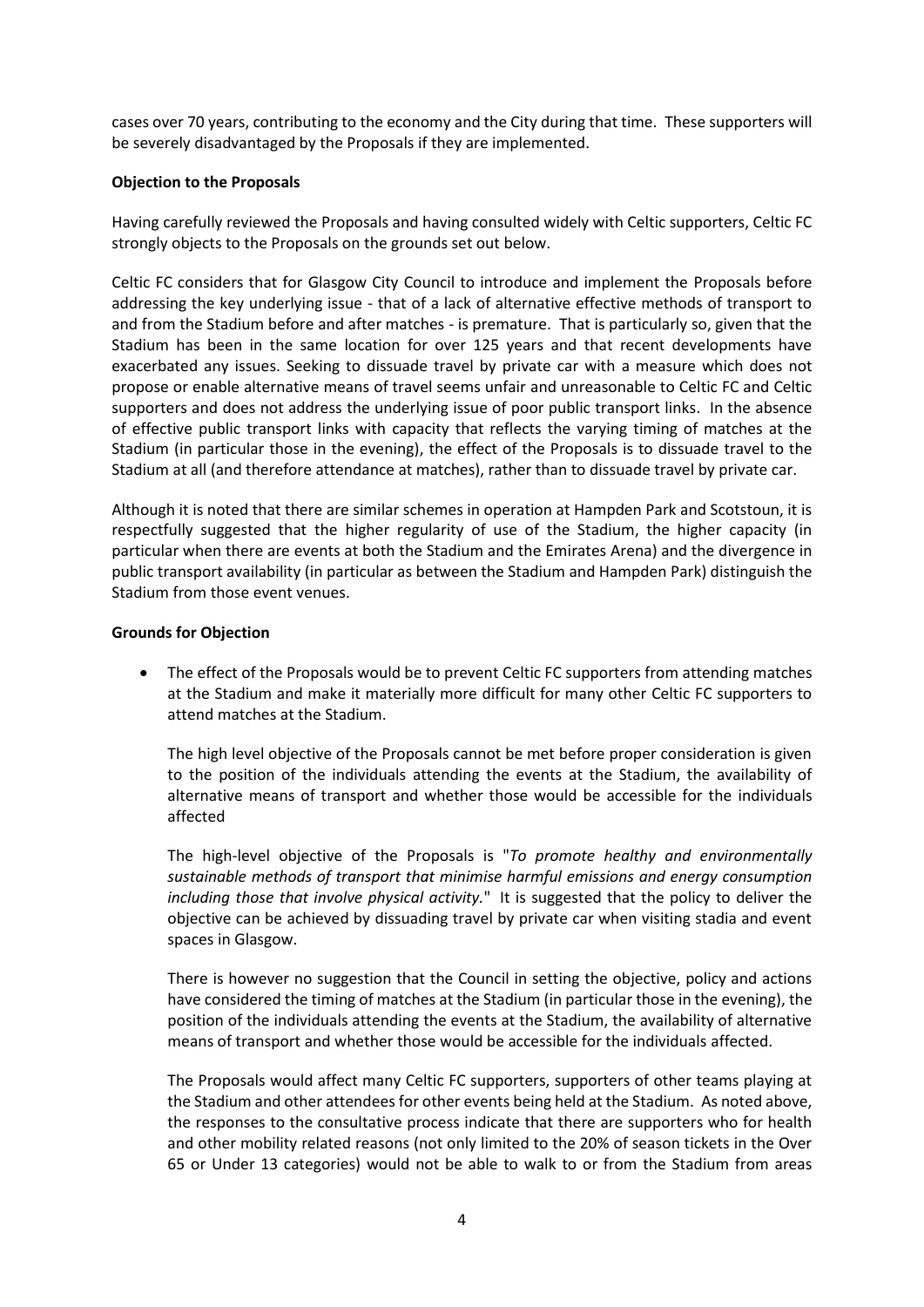outwith the EDPZ or the local public transport stops/stations, even if public transport was available. Further, the responses to the consultative process suggest that the existing public transport services have no further capacity to accept any further supporters on match days and that public transport around evening matches is even more problematic. Again, it is noted that Glasgow City Council has confirmed to Celtic FC in a letter dated 11 October 2017 that bus operators have stated at this stage that no real improvement can be made to existing services and that Scotrail have confirmed that they already provide the maximum number of carriages for each game.

 In circumstances where the proposal would remove at least 2,000 parking spaces near the Stadium, and may displace many more further away from the Stadium, the impact on Celtic FC supporters and Celtic FC would be substantial. Given the absence at the present time of  sufficient "*healthy and environmentally sustainable methods of transport*" to and from the Stadium on match days, in particular public transport, and given the broad range of needs of Celtic FC supporters, the Proposals would have the effect of preventing Celtic FC supporters from attending matches at the Stadium and making it materially more difficult for many other Celtic FC supporters to attend, which would disadvantage those supporters, would cause material economic damage to Celtic FC (due to lost revenue from the lower number of supporters attending matches) and it is believed would also adversely impact on the economy of the local community and Glasgow more generally by reducing the number of supporters attending matches at the Stadium.

attending matches at the Stadium.<br>It would be unreasonable to make the Proposals with the objective of encouraging the use of alternative methods of transport where the Council and relevant transport operators appear to have accepted at this stage that there is no scope for further public transport at this time and no such party has proposed or identified alternative methods of transport that may be used by the individuals affected by the Proposals. This key issue should be addressed before the Proposals are considered further or implemented.

The proposed EDPZ is disproportionate and unreasonable

 The EDPZ prevents waiting during relevant events, except for permit holders, across a large number of streets in a large area around the Stadium.

 As noted above, the effect of the EDPZ would be to prevent Celtic supporters attending matches at the Stadium and to make it materially more difficult for many other Celtic FC economic damage to Celtic FC and it is believed would also adversely impact on the economy of the local community and Glasgow more generally by reducing the number of supporters attending matches at the Stadium. supporters to attend, which would disadvantage those supporters, would cause material

attending matches at the Stadium.<br>The Proposals suggest that the reason that the order is necessary is to preserve and improve the amenities of the area through which the roads run and propose introducing a permit Proposals do not contain any detailed analysis of the volume of traffic, concentration of parking in the EDPZ or specific parking concerns. The Proposals themselves recognise that it is possible to manage traffic and parking by other means, including targeted use of "no waiting holders only parking zone to maintain a functioning community when events take place. The at any time" as has been proposed in areas outwith the EDPZ (for example in Plan 1).

 It is respectfully suggested that it would be more proportionate to consider implementing and enable the community to function when events take place, supported by detailed analysis of testing such targeted measures, together with effective enforcement of such restrictions, to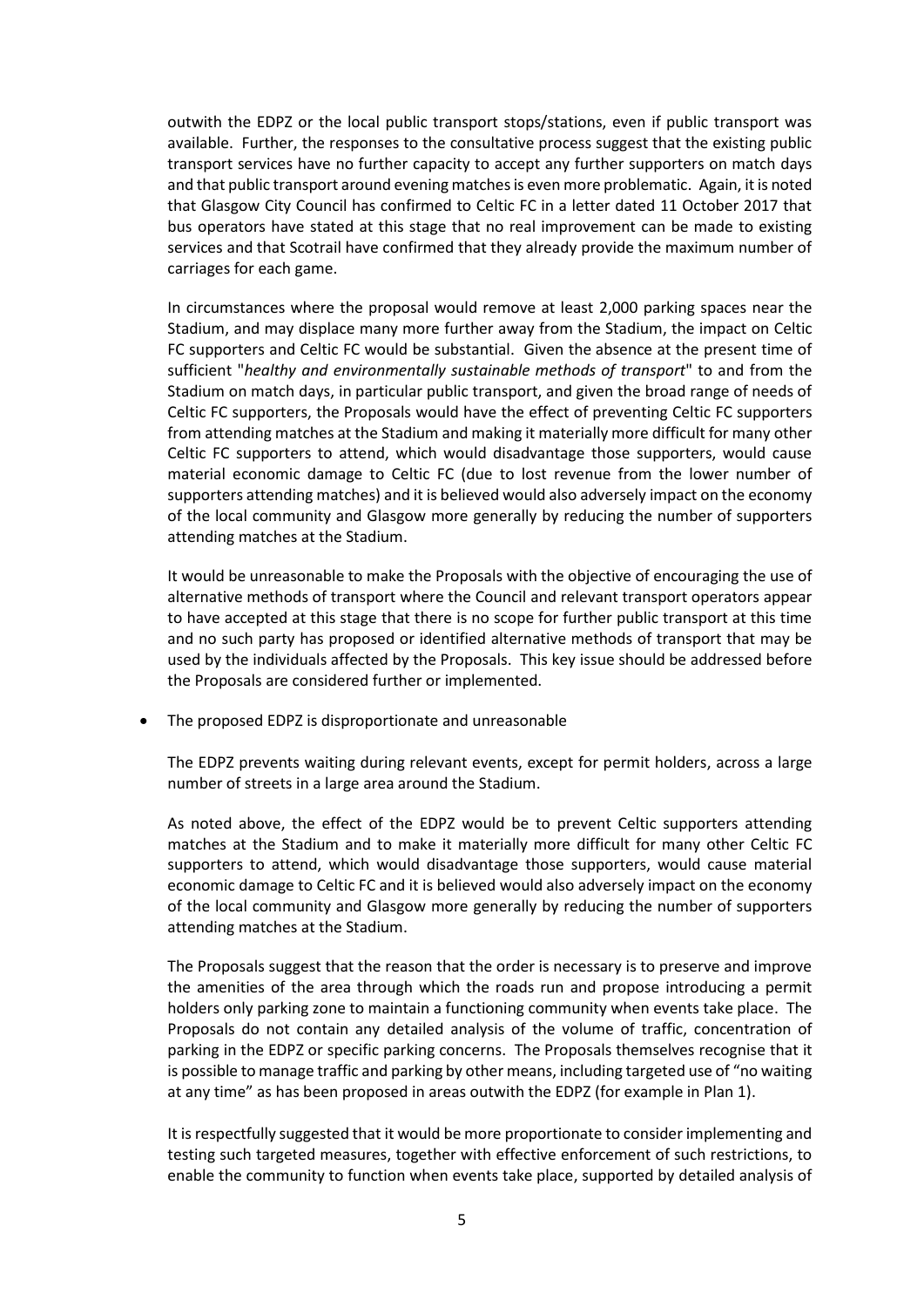the volume of traffic, concentration of parking in the EDPZ or specific parking concerns. Prior to doing so, the widespread prohibitions against waiting during relevant events (except for permit holders) within the EDPZ is disproportionate and unreasonable.

 Loading or unloading of vehicles in any road - including in particular London Road, Clyde Gateway, Springfield Road, Janefield Street, Dalriada Street and Dunn Street – would prevent supporters attending matches, including those who do not intend to park within the EDPZ

 and currently utilised roads in the vicinity of the Stadium - including in particular London Road, Clyde Gateway, Springfield Road, Janefield Street, Dalriada Street and Dunn Street for a period of 3 hours before the match and 1 hour after the match. These periods would therefore apply for periods of time outwith those periods between 0700 hours and 1000 hours and between 1600 hours and 1900 hours in any applicable match day, given that kick off times typically The Proposals would prevent loading or unloading of vehicles in the majority of the prominent range between 12 noon, 3pm and 7.45pm.

 As noted above, the effect of this provision of the Proposals would be to prevent supporters, many of whom do so by reason of their health or mobility issues, being dropped off or picked up on the main roads nearby the Stadium.

 in these areas to drop off supporters before the match and/or pick up supporters after the match. This would mean that supporters who were not able to walk from parking areas outwith the EDPZ or the local public transport stops/stations, even if public transport was available, would not be able to attend the matches. This would be totally contrary to Celtic This would prevent any vehicles (including taxis, private cars or shuttle buses), from stopping FC's efforts to enhance the accessibility of the Stadium for all and the ethos of inclusiveness fostered by Celtic FC and Celtic FC Foundation. This would be unreasonable.

 The Proposals may lead to further cars being parked in areas outwith the EDPZ

 lead to an increased volume of cars being parked outwith the EDPZ. If this were to lead to further proposals for an increased EDPZ, the adverse impact on Celtic supporters and Celtic FC would be increased. This would be unreasonable and highlights the need to address the public transport system prior to implementing the Proposals. In the absence of alternative methods of transport for use instead of cars, the Proposals may

 The proximity of the Emirates Arena and the potential for events to be held at both venues

 The Emirates Arena is located across London Road from the Stadium. Events are scheduled to take place at both venues from time to time. An existing arrangement regulates the use of certain private parking areas. The potential adverse effect on Celtic supporters, Celtic FC and other individuals attending the Emirates Arena would therefore be exacerbated on such days, as the volume of people attending the area increases and, as noted above, there would be no further capacity on the public transport system. This would be unreasonable and highlights the need to address the public transport system prior to implementing the Proposals.

 The Proposals are inconsistent with the Glasgow City Council Tourism and Visitor Plan to 2023 and the Glasgow Economic Strategy

 The Glasgow City Council Tourism and Visitor Plan to 2023 and the Glasgow Economic Strategy aim to promote Glasgow as a sporting and events city. Celtic FC has fully embraced this, seeking to enhance the Stadium and its environs to help Glasgow fulfil these aims. Further